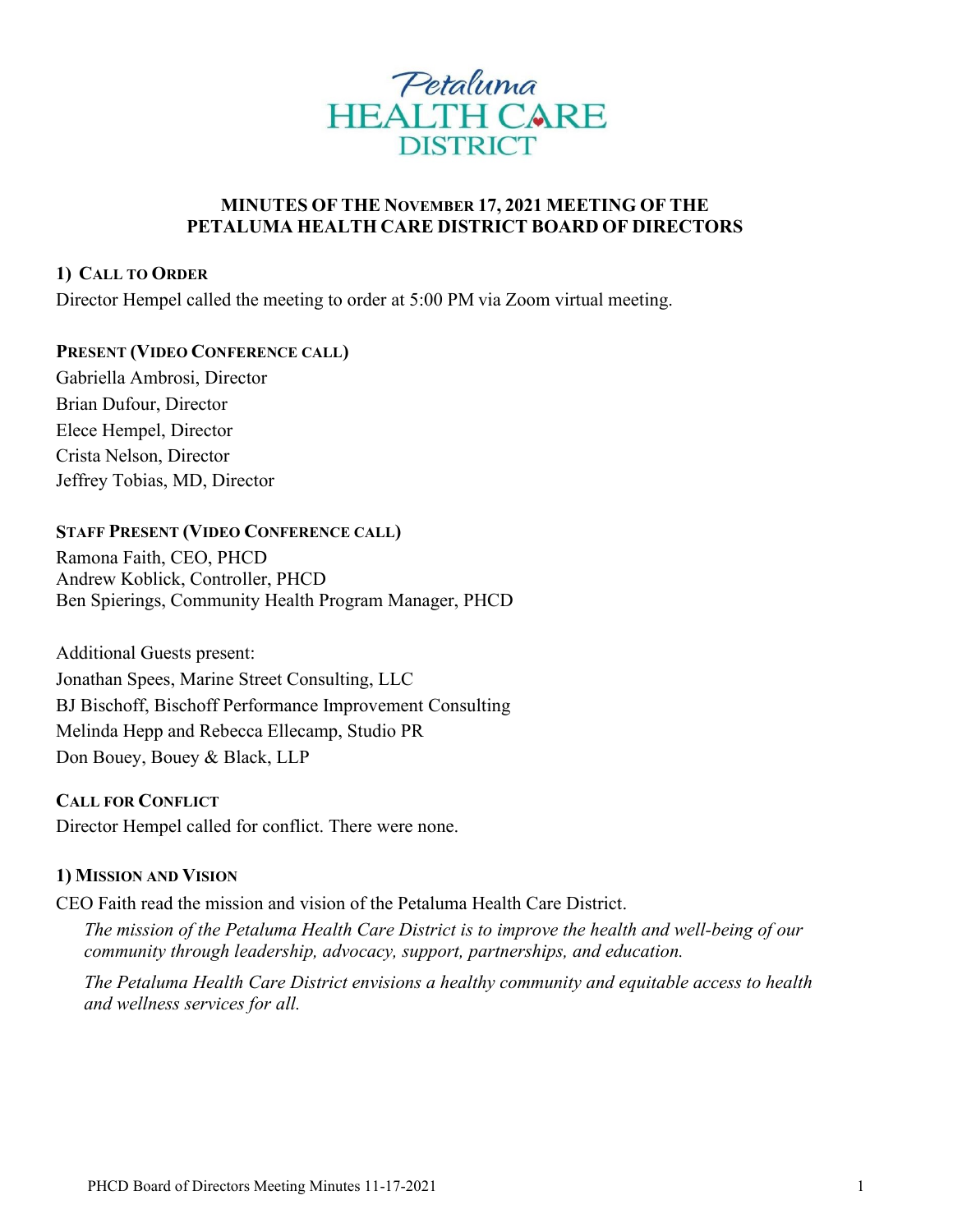# **2) CONSENT CALENDAR**

**A MOTION was made by Director Nelson and seconded by Director Dufour to approve the November 17, 2021 Agenda, October 20, 2021 Board Meeting Minutes, and September 30th Financial Statements. The motion was passed by a vote of 5 ayes (Directors Ambrosi, Dufour, Hempel, Nelson, and Tobias) and 0 noes.**

# **3) PUBLIC COMMENTS ON NON-AGENDIZED ITEMS**

There were none.

# **4) ADMINISTRATIVE REPORTS**

Ms. Faith informed the Board that Tucker Pinochi has been hired to serve as Board Clerk. Tucker is from Healdsburg and graduated with a degree in political science from Berkeley. He has an interest in public entities and community health and wellbeing. The Board Clerk position will be shared with North Sonoma County Healthcare District through a shared service agreement. In addition, Yunuen (yoon-WEN) Espinoza has been hired through a Sonoma county grant to serve as a community-based community health worker.

The Petaluma Health Care District has served as an ACHD Certified Health Care District for many years. Our recertification application is due by the end of February. One of the required criteria for designation is an annual CEO review, which the board typically completes the first quarter of the fiscal year. Due to October and November board meetings being allocated to strategic discussion and no board meeting in December, the performance evaluation will need to be pushed out to January.

Director Hempel shared that this is best because the CEO goals can then incorporate what comes out of the strategic discussion after the sale of PVH. The board can also discuss the length of time of the contract, so the term doesn't have to be looked at annually.

The Hospice lease is still open. The lease ends mid-January 2022. Our last update from Providence is that the Hospice lease will be discussed with their board and system leadership team. CEO has reached out to Darian Harris to make sure he is aware of the situation. She has been clear that if Hospice wants to remain in the space, a mutual market rate agreement can be reached.

Director Nelson asked if there was anything we could do to move this forward. Ms. Faith believes the District has been reasonable. The District asked for a lease like the current lease which ends in January. Providence wants different terms. Mr. Spees, who has been negotiating with Providence on our behalf, reported that we have expressed our interest in reaching an agreement with Providence at a fair price.

# **5) BLUE ZONES ENGAGEMENT: SITE ASSESSMENT**

Ms. Faith mentioned that there has been a lot of information shared on Blue Zones over the past few months, including information in the current Board packet. Mr. Bouey and staff have reviewed and negotiated the Blue Zones SOW and MSA. There has been follow up with Tony Buettner, VP Blue Zones, to get additional questions answered, which have been shared with the Board. If the Board chooses to engage in a community site assessment, it will do so with the intent to engage in a Blue Zones project. It has been made clear to Blue Zones' team that the Board currently has not secured or confirmed the additional funding sources need to fund a Blue Zones project beyond the initial community site assessment. The District would need to solicit community partners to support and invest in the project, to be identified during the site assessment process.

Ms. Faith recommended to the board that the board approve \$65K to engage in a Blue Zones Site Assessment.

Director Hempel mentioned there was a Petaluma City Council meeting where the Petaluma City Manager and Mayor shared interest in moving forward with a Blue Zones Project. The Napa community is involved in a Blue Zones Project and some exiting work is being shared through social media. Director Ambrosi stated that, having grown up and lived in Italy where one of the first Blue Zones was established, she is familiar with the organization and is strongly supportive of moving forward with a site assessment. Director Dufour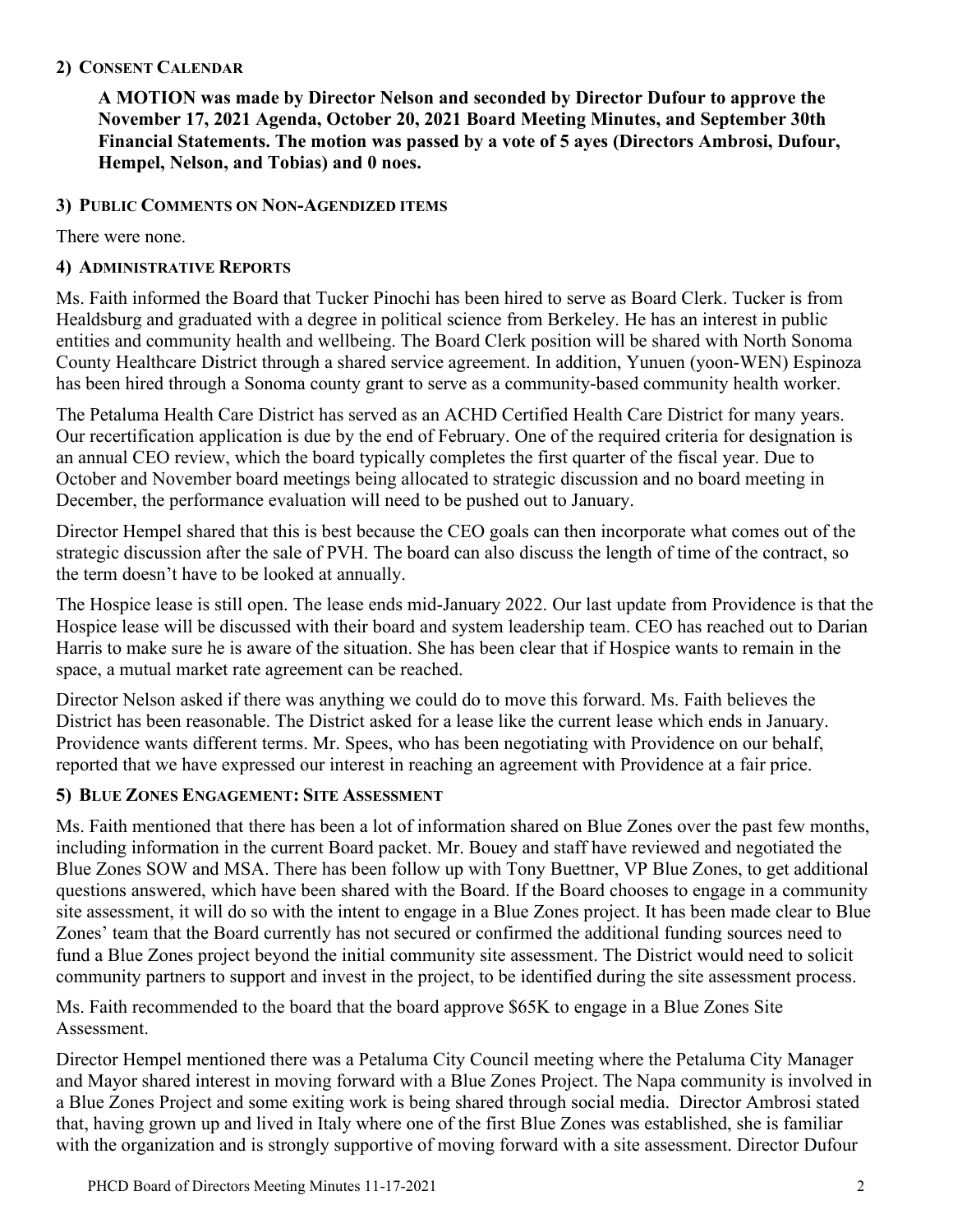stated he is also supportive of moving forward with the site assessment. He questions whether the annual estimated \$1.7-\$2 million cost, while worth the money, would require the District to focus our efforts moving forward on fundraising. Director Nelson approves of the process by which the community identifies its own targeted, measurable goals. She stated we are starting in a better place than some other participant communities.

Director Hempel mentioned that John Crowley reached out to her with interest in the potential intersection between Blue Zones and the Cool City Project. She added that in talking with Tony Buettner, Tony mentioned that Blue Zones also helps align partnerships and identify additional funding.

Director Tobias raised a concern about securing additional funding. At this time, no one has stepped up to provide any funds. Director Hempel shared that Mr. Buettner has reassured her that Blues Zones will assist in identifying potential funding sources and if you look at Salinas, the Salinas Blue Zone project started out as a city of Salinas project and now it has expanded to include all of Monterey County.

## **A MOTION was made by Director Dufour and seconded by Director Ambrosi to approve \$65K to move forward with a Blue Zones community site assessment. The motion was passed by a vote of 5 ayes (Directors Ambrosi, Dufour, Hempel, Nelson and Tobias) and 0 noes.**

### **6) BOARD STRATEGIC DISCUSSION**

Ms. Hempel introduced BJ Bischoff from Bischoff Consulting and asked the Board and staff to introduce themselves. Please refer to the attached document that summarizes the strategic discussion. The updated strategic plan needs no further updates and incorporates the components of the strategic discussions over the past two months. See addendum 1, attached.

#### **7) ADJOURN**

Director Hempel adjourned the meeting at 8:00 PM.

Submitted by Director Gabriella Ambrosi, Secretary PHCD Recorded by Ramona Faith, CEO PHCD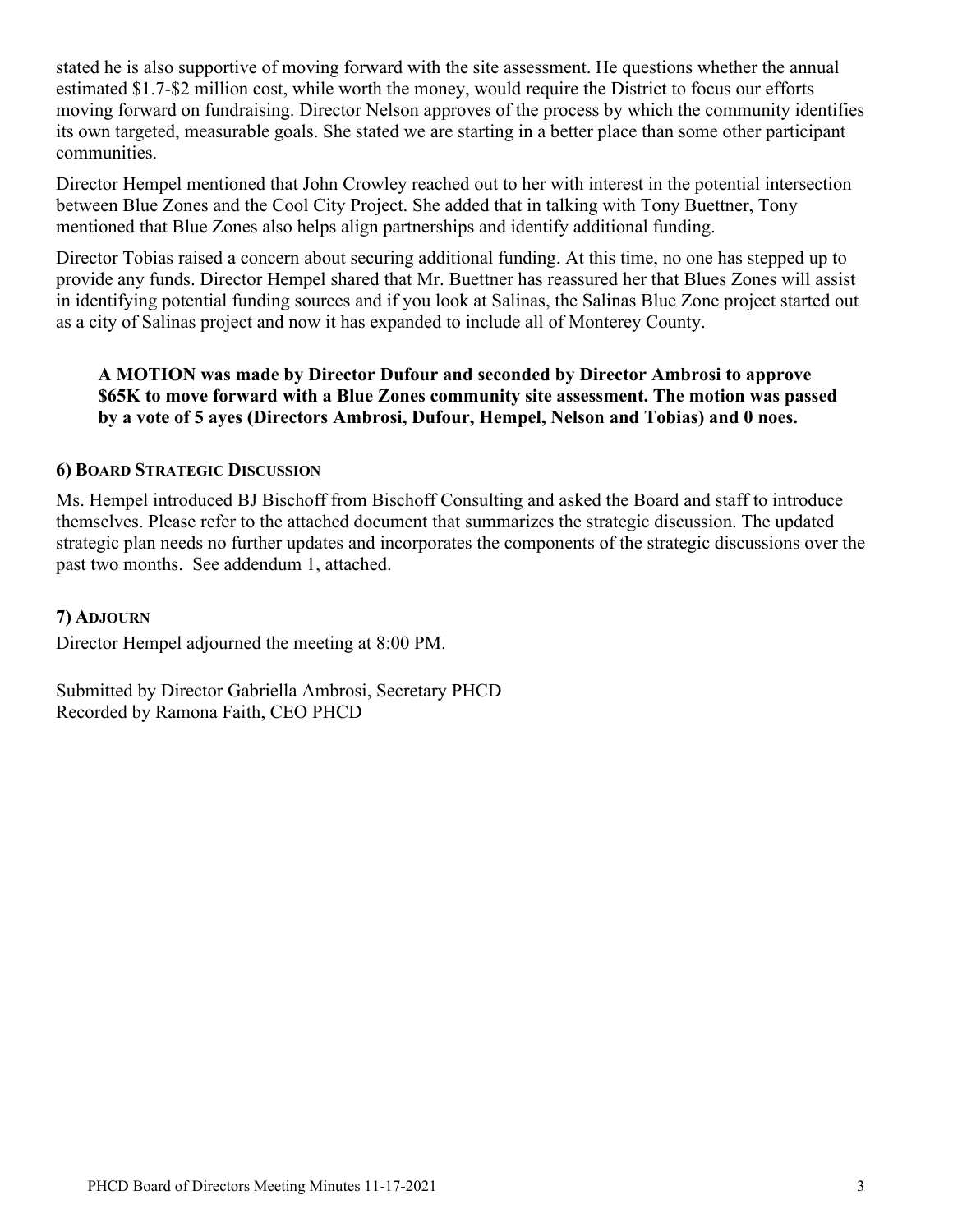

# *Update to the Amended 2021-2024 Version of the 5-year Strategic Plan (Approved April 2021)*

**Virtual Planning Sessions**

- **Wednesday, October 20, 2021, 5:30-8:00 pm**
- **Wednesday, November 17, 5:30-8:00 pm**

| <b>Planning Session Participants &amp; Guests</b> |                                         |
|---------------------------------------------------|-----------------------------------------|
| <b>Name of Individual</b>                         | <b>Affiliation</b>                      |
| Elece Hempel                                      | President, PHCD Board of Directors      |
| Crista Nelson                                     | Vice President, PHCD Board of Directors |
| Gabriella Ambrosi                                 | Secretary, PHCD Board of Directors      |
| Jeffrey Tobias                                    | Treasurer, PHCD Board of Directors      |
| <b>Brian Dufour</b>                               | Member, PHCD Board of Directors         |
| Ramona Faith                                      | PHCD CEO                                |
| Andrew Koblick                                    | PHCD Controller                         |
| Benjamin Spierings                                | PHCD Community Health Program Manager   |
| Jonathan Spees                                    | <b>Business Development Consultant</b>  |
| Don Bouey                                         | General Counsel                         |
| Melinda Hepp                                      | Studio PR                               |
| Rebecca Ellecamp                                  | Studio PR                               |

#### **Meeting Facilitator**

B.J. Bischoff, Bischoff Consulting, Sonoma, CA, bjbischoff@bjbischoff.com, 707-938-1225

### **Meeting Summary from Wednesday, November 17, 2021**

#### **Financial Sustainability Strategic Priority (conclusion of this topic started in Meeting #1)**

- **1. How comfortable the Board is in making investments that support healthcare businesses which may compete with Petaluma Valley Hospital (PVH)**
	- a. We have a five-year non-compete agreement with the PVH
	- b. Board members generally supported making investments that may compete with PVH, as long as they meet an unmet community need
	- c. Real estate projects are not prohibited—we could have tenants that "compete"--our involvement would be benign in that case
	- d. It depends—we should give the hospital operator opportunities to partner with us, but if they don't, our goal is to serve the community
	- e. We'd like to engage with and strengthen the hospital whenever possible
	- f. Basically yes, but our ability to compete against a large organization like Providence is limited
	- g. There are a lot of community needs—and we should fill them if the hospital doesn't
- **2. Other direct services lines with which the District could engage that could increase revenue and fill a community need**
	- a. Ambulance services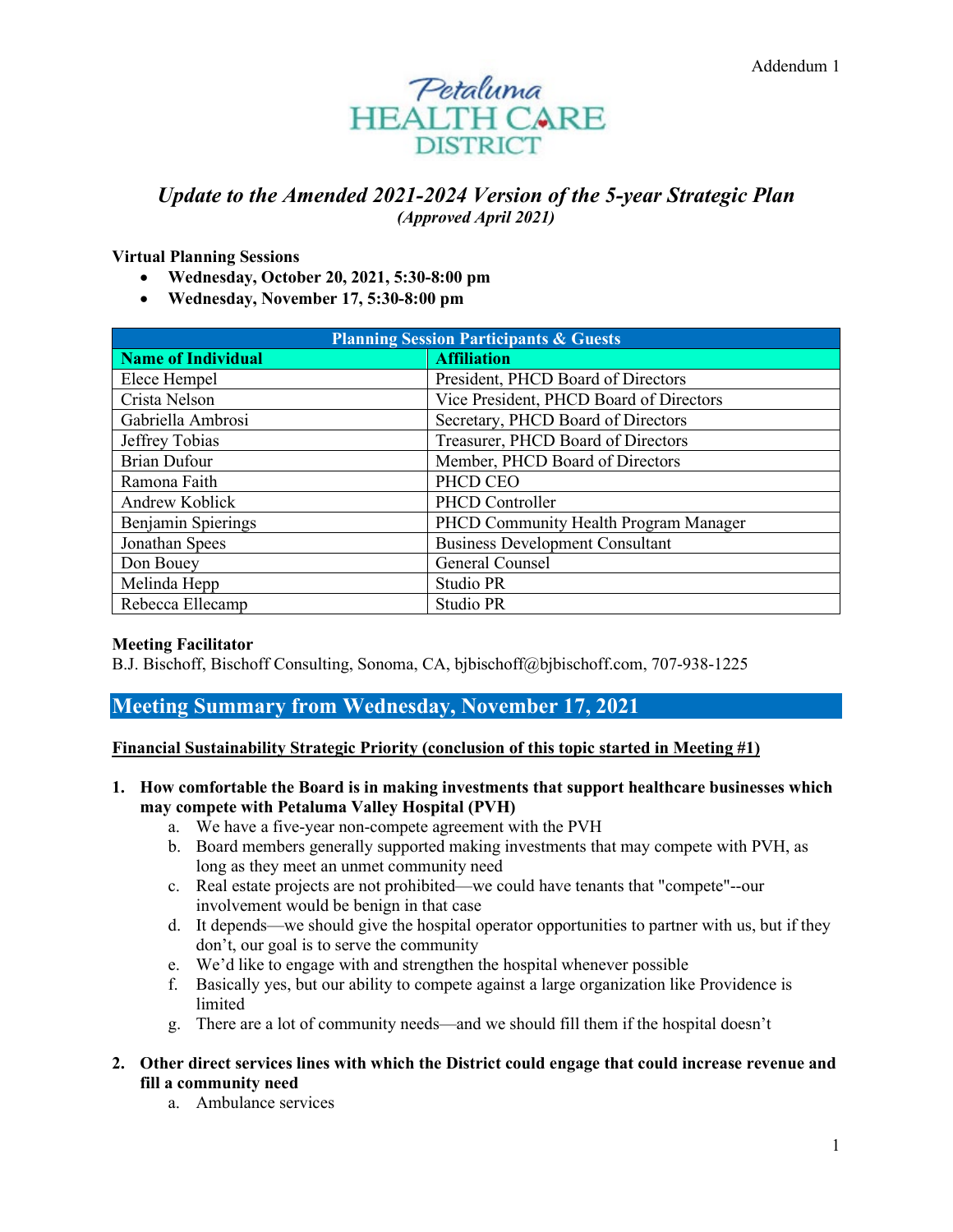- b. Housing
	- i. Housing for disabled populations
	- ii. Housing for healthcare travelers
	- iii. Affordable housing—the time to jump on that is now because of current funding opportunities
- c. Places for people to go to get sober
	- i. Sober café
- d. Wellness centers for seniors and youth (look at old plans to remodel the community center next to the hospital—with a therapy pool)
- e. Behavioral/mental health, especially for youth
	- i. allcove for youth, managed by Stanford in Palo Alto and San Jose—with projections to expand to Beach Cities, etc.
	- ii. Hire a company to provide service
	- iii. It's difficult to find clinicians since COVID
- f. Training program for healthcare workers
	- i. Provide wraparound services
	- ii. Beyond a path to CNA jobs—trainees could become nurses
- g. Site for programs for people on probation, so they don't have to go to Santa Rosa

#### **3. What information do board members need from staff/advisors to move a business development proposal forward**

- a. We need to see a business plan with identified ROI and required financial investment
- b. If it's real estate where you're just collecting rent, don't need to see the same level of detail as a business we'd manage
- c. Information about what community need the project fills: Must be data driven with local data; Identify community gaps it fills and inequities; Refer to data from the 2021 Portrait of Sonoma; Identify gaps on an asset map
- d. Modeling about when it will start making ROI/revenue generation
- e. Provide a gap analysis--could be a conflict between needs and ROI
- f. Some portion of existing funds should make an impact regardless of financial return...what's that balance toward self-sustainability?
- g. Return on investment could be below market return and still be acceptable if the project is filling a community need-- Counterweight business plan against filling community need
- h. Investment could support overall net positive investment in other ways

#### **Determining How the Foundation and the District will Align**

#### **1. Purpose/mission of the foundation and how it intersects with the District's purpose/mission**

- a. The Foundation exists to support the priorities of the District
- b. The Foundation will enable us to solicit larger grants and private donations
- c. Funds from the District may go into the Foundation, but we won't get the investment advantage we had previously believed
- d. We may have to discuss the mission of the District to ensure the missions match
- e. Measurable outcomes need to be tied to dollars—needs to be a reason to transfer funds from the District to the Foundation, such as helping to provide upfront costs for a project that will ultimately be reimbursed through a grant to the Foundation
- f. The Foundation allows us to have a  $501(c)(3)$  and use funds to support the District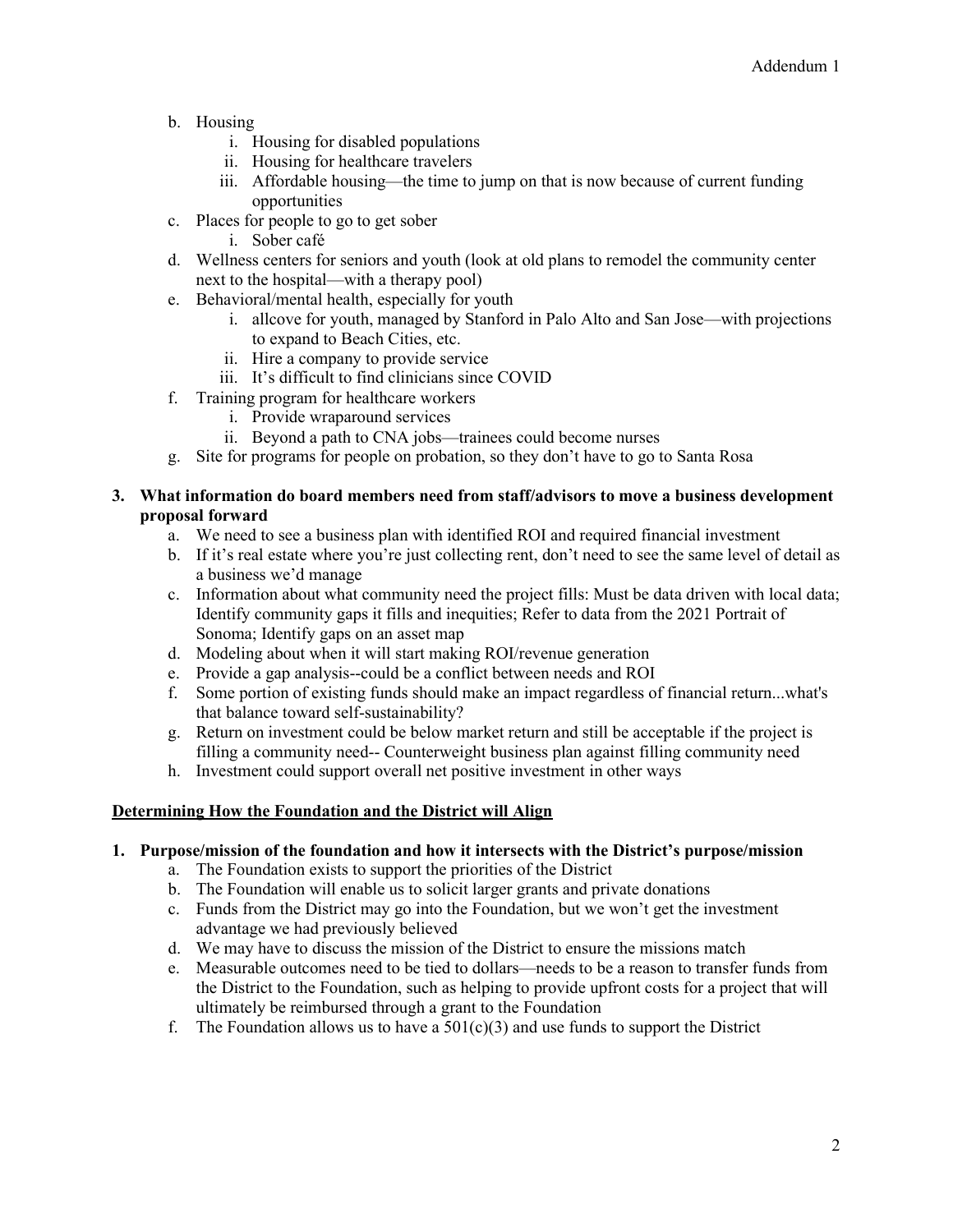- **2. Who will serve on the foundation's board? How will the foundation's board interact with the District Board? Will the officers be the same?**
	- a. Both Boards are the same
	- b. Officers are the same for both Board and Foundation
- **3. Is the foundation covered by the Brown Act? What level of transparency will the foundation have?**
	- a. Yes, Brown Act will cover the Foundation
	- b. Transparency will be the same as the District's and subject to the Brown Act--think of the Foundation as an affiliate of the district
- **4. Clarifying activities of the foundation and the District: What activities will the foundation conduct? What activities will the District conduct? How will we ensure alignment and no duplication of efforts?**
	- a. Not sure if there's any benefit to transfer funding from the District to the Foundation to be disbursed through grants
	- b. Blue Zones could possibly be funded through the Foundation
	- c. CHIPA meeting could be an activity of the Foundation--people would be more inclined to give to the Foundation if they knew it sponsored CHIPA activities (some disagreement on how and why CHIPA could move to the Foundation)
	- d. The Foundation is a *fresh face,* a new entity, to enable us to communicate to the community what we do
	- e. The Foundation will enable us to get grants, manage grants, and highlight the successes
	- f. Alignment won't be a problem because the same Board controls both the Foundation and the **District**
	- g. Continue to invest our District's money to fund needs
	- h. People don't understand what a District does
	- i. Our work will continue to have oversight from a government entity (the District)
- **5. Prioritizing: How will priorities be set? How will you ensure priorities are based on current community needs and the District's current priorities? To what extent must foundation priorities be aligned with District priorities? How will you ensure alignment?**
	- a. Priorities will be identical
	- b. No alignment is needed because the leadership of both entities is identical
- **6. Staffing: How will the foundation be staffed? How will the foundation staff work with the District staff? Who will report to whom? How will performance management/evaluation occur?**
	- a. Until the Foundation grows, Ramona Faith will serve as the Executive Director of the Foundation, operating under the same personnel policies as the District's
- **7. Decision-making: How will funding and investment decisions be made? What role will the District have in Foundation decision-making?**
	- a. Same as the District's
- **8. Impact: How will you measure impact? How will you align the way you measure the District's impact?**
	- a. Same as the District's

### **Branding**

**1. Name/identity**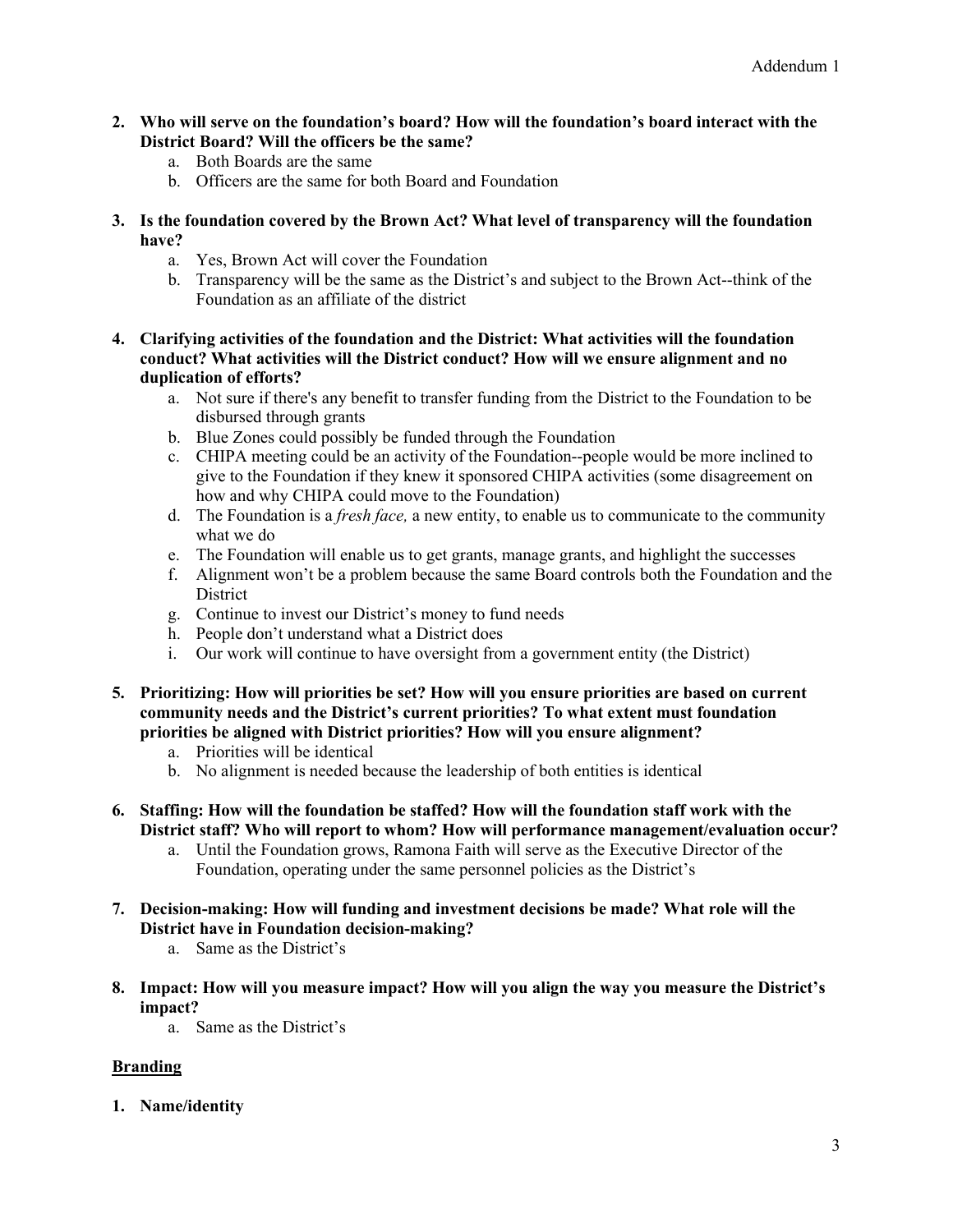- a. It will be our  $75<sup>th</sup>$  anniversary, so this would be a good time to celebrate that
- b. We should drop the word "care" from our name
- c. The District already has a recognized brand
- d. If our District boundaries will change, how will that impact our name?
- e. Does the District name have to be aligned with the Foundation name?
- f. Geographic distinction in the name is important—don't want to be confused with the Petaluma Health Center

#### **2. Engage a branding agency to do the research and identify a name, identity, logo, website, etc.**

- a. Branding speaks before we do!
- b. Website needs to be overhauled; logo is dated—it's long overdue
- c. There's value in a brand--a website is critical--need to distinguish us from the District of the past that had the hospital
- d. How important is branding, since we're a public entity and supposed to serve the community's needs--is this money well spent?
- e. There's value in a brand--a website is critical—we need to distinguish ourselves from the District of the past that had the hospital
- f. The cost to engage an agency could be \$50,000-\$100,000; That cost seems steep to some Board members
- g. There's already money in the District's budget allocated for brand consulting
- h. Look at when the City of Petaluma invested in rebranding--everyone now recognizes the star
- i. Consider the cost of changing signage and collateral material; Consider the public perception that rebranding is just an investment in ourselves and not in the community
- j. Let's issue an RFP to see what the cost will be and what we'll get for our investment
- k. RFP content: Branding services--new logos, new website, help with name changes
- l. Even if nothing changes with the District, the Foundation needs a presence and a launch to get us off the ground

#### **Informing the community about the new Foundation and the role of the District**

#### **1. What messages do we want to share? What's our timing?**

- a. Community knows we sold the hospital--we told the community we would develop a community-informed process with investing the funds and being good stewards of the fund
- b. Conduct special meetings or focus groups with community members to see what the community wants to be done with the funds the District has--can be a special advisory group
- c. We've been quiet on the publicity side--haven't had news to share
- d. The Executive Directors' Roundtable wants to know about this year's grant funding
- e. We have things we can tell the community now—the public is hungry for information, and we shouldn't wait to inform the public about our good work
	- i. News to share could include Blue Zones (hasn't happened yet); Cardiac screening in children
	- ii. We can announce that we hired a financial advisor; Report what we know about Blue Zones
	- iii. We should announce that the District will be offering \$100,000 in grants this year, like last year
	- iv. Announce that we've invested in Kid Scoop News as a strategic priority
- f. Foundation isn't in motion yet--don't announce it until we have a final name, web presence, etc.
	- i. We can add a page now to the District's website for the Foundation